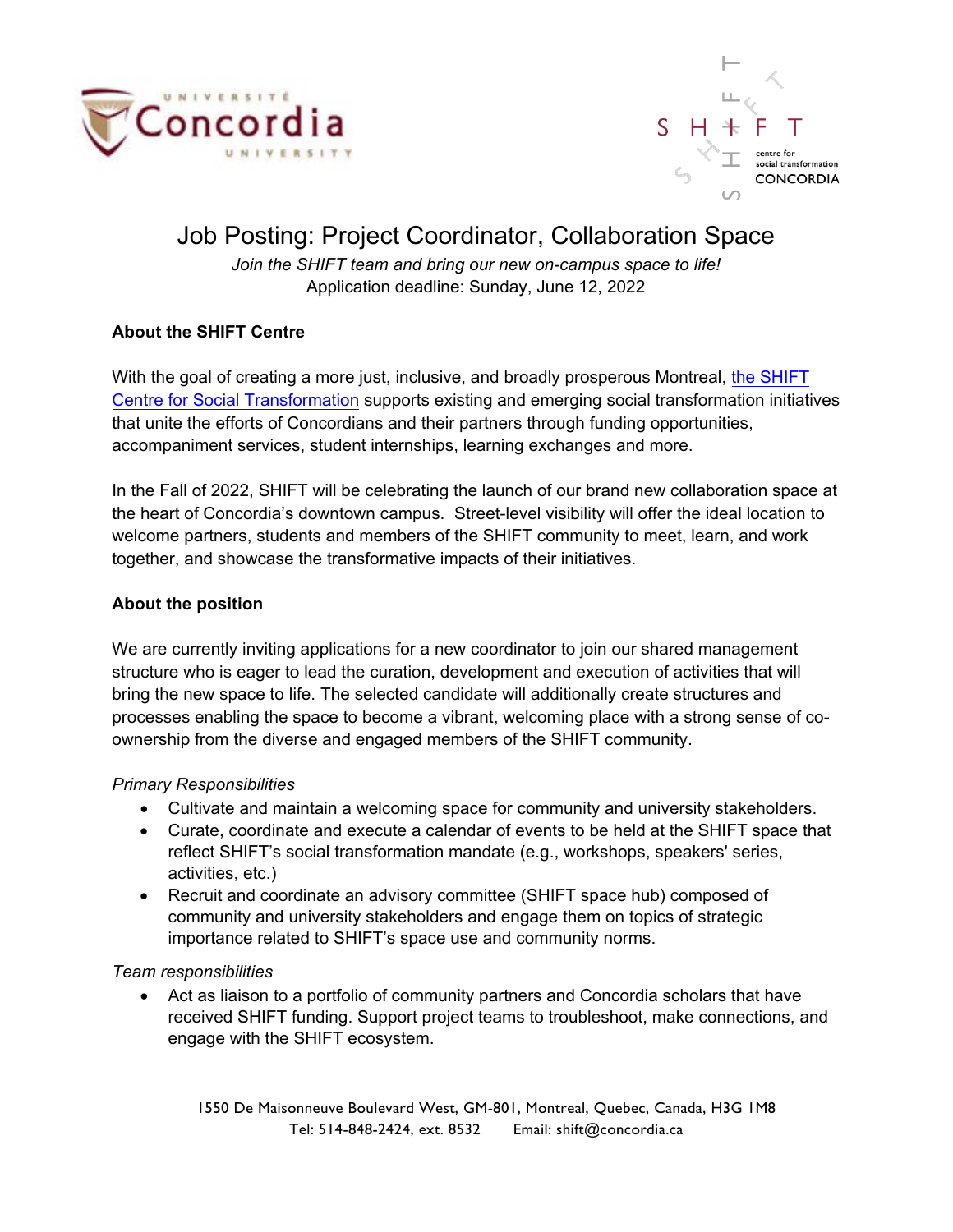



• As a member of the shared management structure of the SHIFT staff team, provide ongoing support to colleagues in their dossiers, and actively participate in the strategic orientation of the SHIFT Centre as a whole.

#### *Requirements*

- Two to four years of relevant experience
- Experience being accountable for, planning, and executing complex projects including coordinating multiple stakeholder groups, developing and respecting timelines, and communicating effectively with partners and collaborators.
- Knowledge of and strong interest in social change and community-led initiatives in the domains of justice, equity and sustainability
- Experience facilitating collective management of multi-use collaboration spaces.
- Outgoing, friendly and welcoming personality, comfortable proactively engaging with a diversity of new people on a regular basis
- Experience curating and organizing small-scale events  $(5 30$  people) on themes related to social transformation
- Demonstrated experience facilitating meetings and collaborative processes, including designing inclusive processes that enable diverse stakeholders to contribute
- Demonstrated ability to build and maintain relationships across differences in power, privilege and worldviews
- Experience creating a positive and structured work experience for employees or volunteers, including training, supervision and giving feedback
- Very good knowledge (Level 5) of written and spoken English; good knowledge (Level 4) of spoken French in order to be able to welcome people, facilitate events and build relationships in both languages.
- Strong interest in working collaboratively in a horizontal structure that requires all team members to assume shared leadership responsibilities in addition to the coordination and execution of their own program areas
- Experience working within a university or other large institution is an asset.
- Experience leading large-scale events (100 200 people), especially in a university context, an asset
- Maintain regular availability to work evenings with flexible hours

# **Contract details**

This is a one-year, full-time contract (35 hrs/week) with possibility for renewal. The salary range is \$67, 314 - \$80,389 per annum. Please send a CV and cover letter explaining your interest in the position and relevant experience to [shift@concordia.ca](mailto:shift@concordia.ca) by **Sunday, June 12, 2022**.

We look forward to hearing from you!